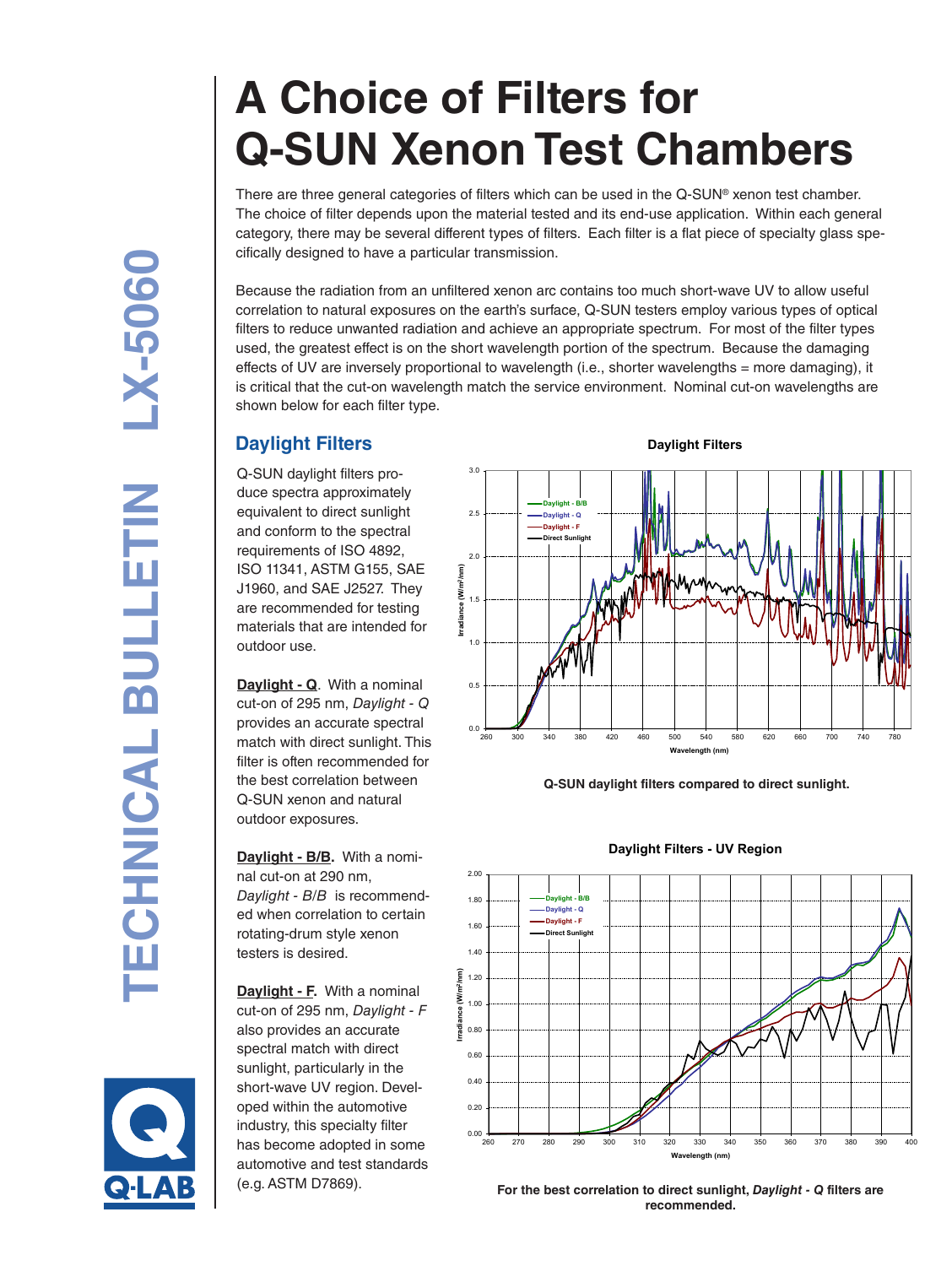# **Extended UV Filters**

Q-SUN extended UV filters allow significant excess UV below the cut-on of natural sunlight at the earth's surface. Extended UV filters are often used to produce faster degradation than daylight filters. They may also be used to reproduce extraterrestrial spectra for aerospace applications.

**Extended UV - Q/B.** This filter has a nominal cut-on at 275 nm. For many materials it will produce faster degradation than daylight filters. This filter may be required for certain automotive test methods including SAE J1960, SAE J1885, SAE J2412 and SAE J2527. It is described in ASTM G155.

#### **Extended UV - Quartz**.

Certain special applications require a spectrum with aggressive, very short-wave UV to produce an extraterrestrial exposure condition. The quartz filter has a nominal cut-on at 250 nm. Becuase of its extreme short wave UV cuton, this filter does not meet the definitional requirements for an "extended UV filter" as defined in SAE or

**Extended UV Filters**



**For some materials, extended UV filters may produce faster degradation.**



ASTM.<br>ASTM. **the** *Extended UV - Q/B* **filter.**

### **Technical Notes**

**Sunlight Data.** As used in this document, the terms "sunlight" and "direct sunlight" refer to sunlight as defined by using the input variables from ASTM G177 in version 2.9.2 of the SMARTS2 model and is approximately equivalent to noon, midsummer sunlight in the northern hemisphere. The term "sunlight through window glass" refers to a calculated value where direct sunlight data from CIE Table 4 is multiplied by the transmission of 1/8 inch glass of the type commonly used in North America.

**Q-SUN Data.** The data shown in the graphs for Q-SUN filters was measured at the specimen plane in a Q-SUN xenon test chamber. Data for the daylight and extended UV Filters was normalized to 0.73 W/m<sup>2</sup>/nm @ 340 nm to provide a benchmark comparison with noon midsummer sunlight. Data for the window glass filters was normalized to 1.20 W/m<sup>2</sup>/nm @ 420 nm to correspond with the calculated CIE/window glass data.

**Cut-On.** For purposes of this document, the "nominal cut-on wavelength" is defined as 0.2% of the irradiance at 420 nm, rounded to the nearest 5 nm.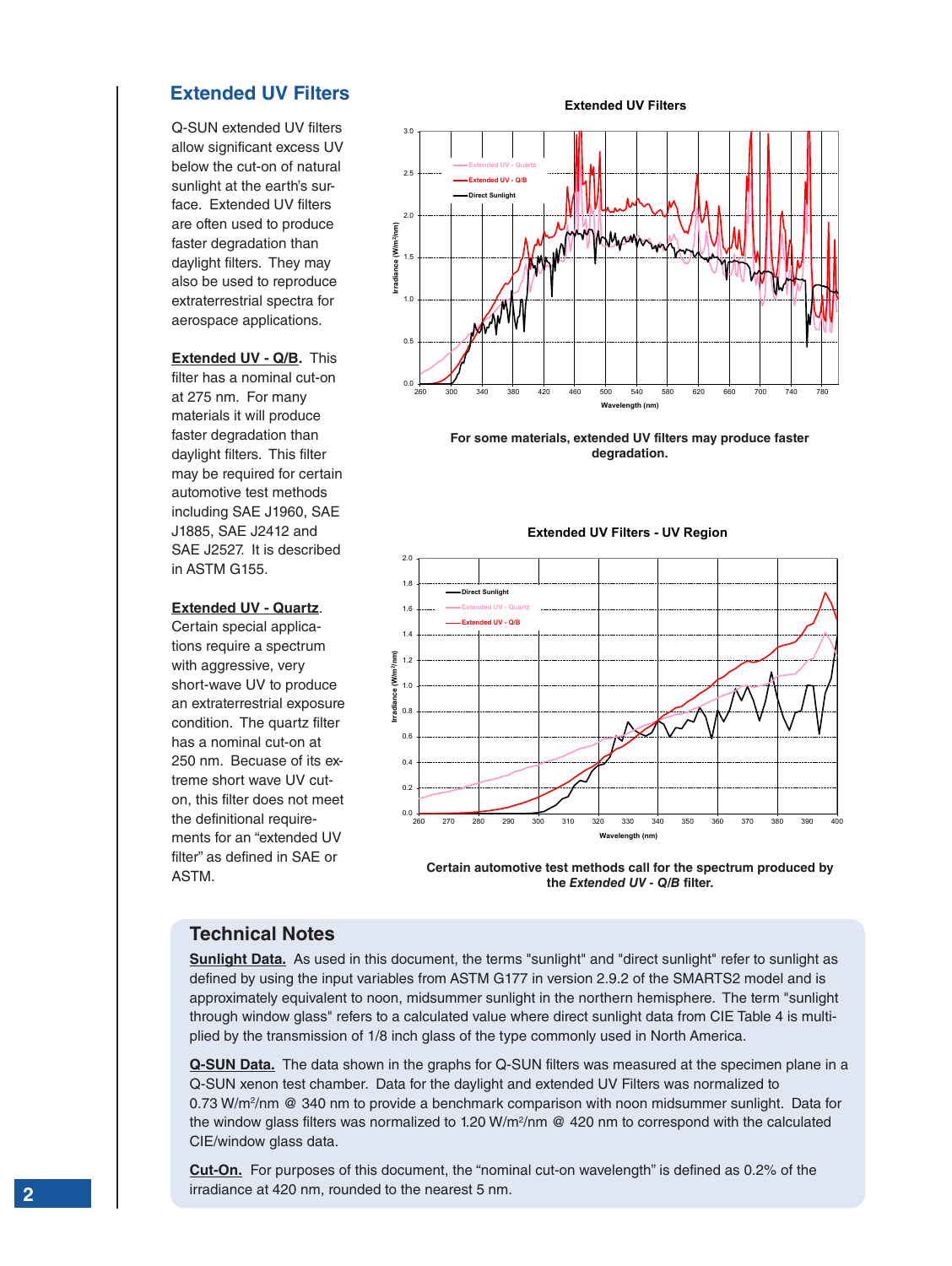# **Window Glass Filters**

Intended for testing materials that are used indoors, window glass filters produce spectra equivalent to sunlight coming through the window. However, there is no single "standard window glass." Because transmission varies due to thickness, chemical composition, etc., several window glass filters have been developed.

The spectrum produced by the Q-SUN window glass filter also covers most of the wavelengths that would be found from the many artificial light sources used indoors (cool white fluorescent, etc.), so it is appropriate for most indoor applications. For more information on how the spectrum of window glass filtered xenon compares to indoor light sources, see Q-Lab Technical Bulletin LX-5026.

**Window - Q.** This filter is equivalent to direct sunlight coming through a piece of single-strength, singlepane glass of the type most widely used in North America. This filter meets the requirements for window glass filters in ASTM and most ISO test methods. *Window - Q* has a nominal cut-on of 310 nm.

**Window - B/SL**. This filter is slightly more transmissive and produces a spectrum with slightly more short-wave UV. *Window - B/SL* has a nominal cut-on of 300 nm. This filter meets the requirements for window glass filters in ASTM, ISO and AATCC test methods, including AATCC TM 16-3.



**A variety of window glass filters are available to reproduce the spectrum of sunlight that has been filtered by different types of glass.**



**Window Filters - UV Region**

**The spectrum produced by the** *Window - Q* **filters meet the requirements of ASTM and most ISO test methods.**

**Window - IR**. Infrared (IR) filters produce a similar short wavelength cut-on as other window glass filters, but also reduce the amount of long wavelength visible and IR energy that reaches the test specimen. This filter meets certain test specifications that call for "heat reducing filters" (ISO 105 B02). The IR filter has a nominal cut-on of 320 nm.

**Window - SF5**. This filter is specified for certain automotive interior tests (such as Ford) that require a so-called "335 nm long pass filter." Despite this OEM-designated description, the nominal cuton for this filter is 325 nm. It is designed to simulate automotive interior conditions.

#### **Window Filters**